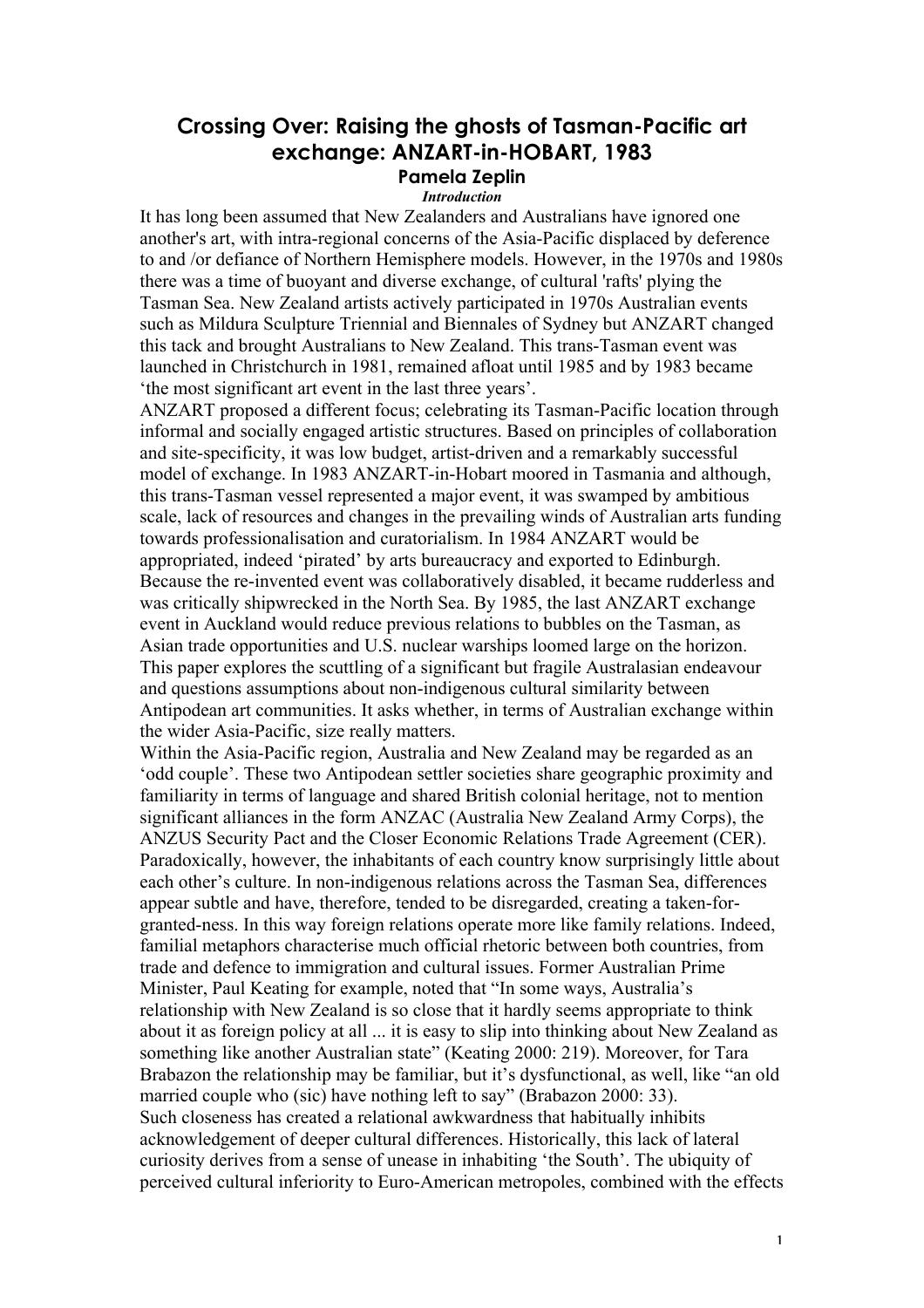of indigenous displacement, has produced a profound sense of longing and unbelonging. (Schech and Haggis 2000: 232). "Australia and New Zealand look steadfastly back to the northern hemisphere", explained Judith Brett, only a decade, "with scarcely a sideways glance" ago (Brett 1995: 328). As a result, colonial mindsets have structured relations between the 'neighbours' in terms of relative power. Size matters and, as the smaller entity, New Zealand tends to be considered culturally inferior by the larger country and therefore, by definition, necessarily dependent or imitative in terms of relations - not different or complementary in nature. For many Australians the Antipodean 'cousin' remains a site of magnificent scenery, funny 'eccents' and crude rural jokes (Grant 2001), not art. Conversely imaginings of Australia tend to be cast in terms of monotonous topography, crassness and (less) crude rural jokes.

Nevertheless, in the 1960s, while teaching at Auckland's Elam School of Fine Arts, New Zealand artist, Colin McCahon "predicted that the Pacific would become the centre of the art world" (McCahon in Mane-Wheoki 1996: 28). To New Zealanders, whose gaze was firmly fixed on more northerly climes, this must have seemed a "bizarre" prediction at the time; to Australians, it would have been unthinkable. If, however, we include in this geography Pacific Rim countries, including parts of Asia, McCahon's prediction appears more prescient - at least for the Australian mainstream art world three decades later. It was in the early 1990s that major, non-indigenous art institutions in Australia rushed to embrace the exotica of contemporary 'Oriental' art a decade after other Australian sectors had already set sail upon prosperous trade winds from Eastern Asia.

The South Pacific, however, was another matter; it remained a site of anthropology and tourism, not serious art. Within the vast watery map of Oceania, New Zealand held even less aesthetic credibility as another – smaller - pink country on the map of Empire. In 2000 Department of Foreign Affairs and Trade, Cultural Relations Branch Director Gregson Edwards remarked that New Zealand was regarded "almost like Tasmania", quoting Keating's warning that same year to "mend our … relations with Asia (or) Asia would soon look at Australia like Australia looked at New Zealand"(Edwards 2000). Clearly New Zealand was almost invisible on the Asia-Pacific horizon to which Australian foreign policy so fervently wished to belong. Against such a background the Pacific had nevertheless been 'discovered' as a minor site of art by Queensland Art Gallery's Asia-Pacific Triennial of Contemporary Art in 1993. Overwhelmingly, however, this new wave broke on an indigenous Pacific; Aotearoa was now being re-mapped on Australia's regional art horizon. The pale pink Pakeha version of New Zealand remained a foreign country (Morrell and Neale 1999: 96). In the 1996 Triennial for the first and only time, Pacific/New Zealand art represented twenty per cent of curatorial selection; Australian participants were also included under the category of "Pacific" (Turner et al 1996: 143-149). Nonetheless, for Australians, Pakeha New Zealand has been decidedly less attractive than the more obvious and exotic differences of indigenous Pacific or Asian cultures. While, Pakeha, Maori and Pacific Island artists in New Zealand seem acutely aware of cultural differences between neighbouring indigenous, as well as white, tribes of the Tasman-Pacific, there is little acknowledgment of Australasian difference in mainstream Australian art circles - unless these are marked by skin colour. The situation has taken a dissimilar path in the crafts sector, where vigorous two-way traffic across the Tasman has been established between both indigenous and nonindigenous makers in New Zealand and Australia (Cochrane 2003). Non-indigenous visual arts relations have often been framed, from Australian institutions, at least,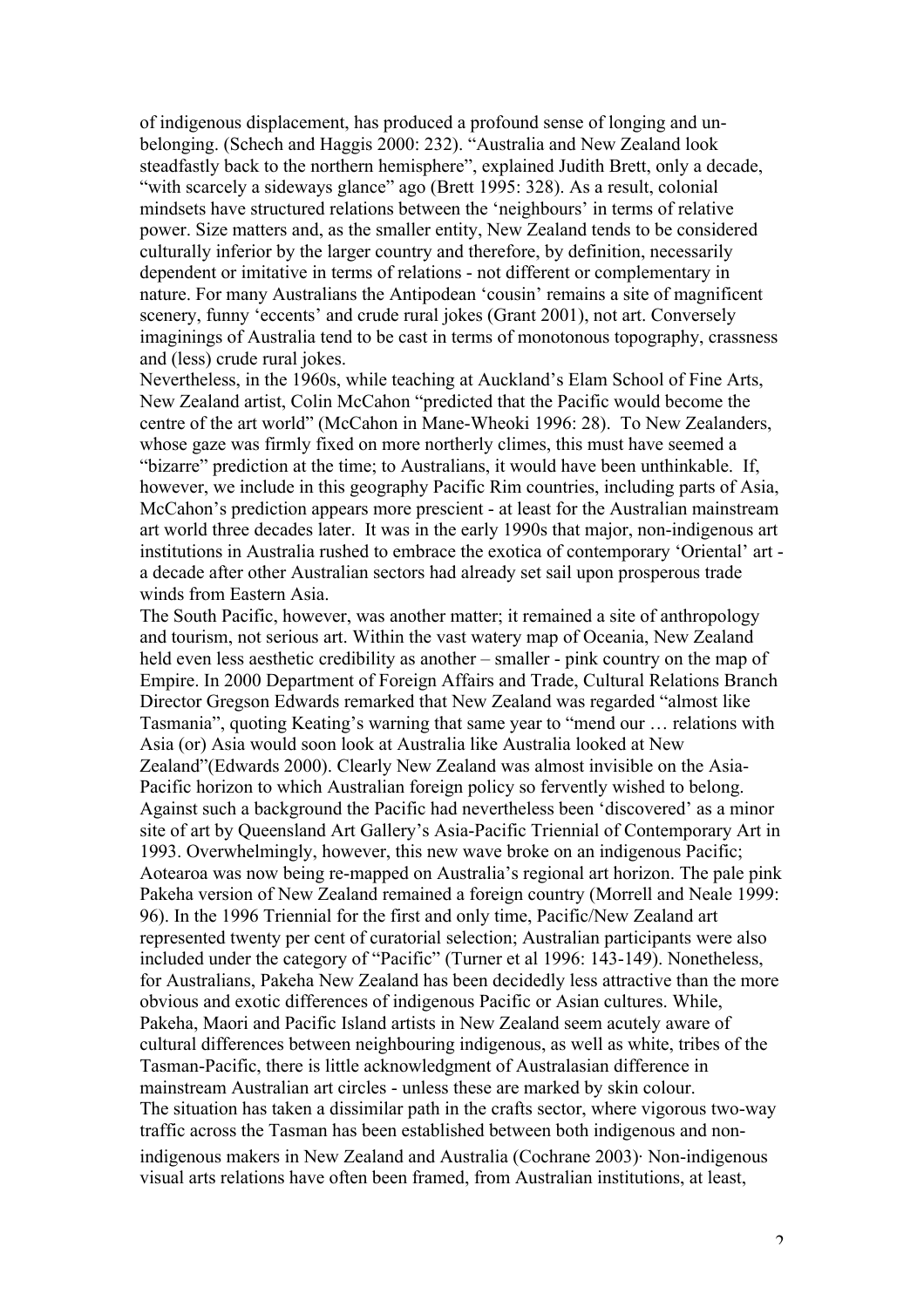within an unspoken discourse of neo-colonialist disdain, contempt, or more commonly, indifference. Such attitudes tend to be based on assumption rather than experience (McPhee 1987), despite legislated Australian policies on multiculturalism, enmeshment with the Asia-Pacific region and the presence of half a million expatriate New Zealanders living near the shores of Bondi (Dobell 2000: 117). As with trade routes, a large number of individual New Zealand artists, many of them expatriates, have exhibited in Australia, with far fewer Australians crossing the Tasman. Apart from the legendary McCahon, Hotere and more recently, Len Lye, art production per se from new Zealand is rarely acknowledged in Australian art schools or exhibited and collected in public galleries (Gardiner 2000). Pakeha New Zealand, or even Aotearoa, for that matter, is not sexy. No-one teaches New Zealand studies in Australian universities; it's not, according to Brabazon "a trendy academic enterprise" (2000: 34). As the only possible place of exile for Australian artists, New Zealand hosts no Australia Council-funded studio, nor attracts Samstag scholarship holder. Paradoxically however, any imagined inferiority on the part of the 'junior sibling' is not easy to locate, especially in terms of independent positions concerning maritime, defence and asylum seeker policies, women executives and more recently, the issue of entertainment for ANZAC commemoration services at Gallipoli. Nevertheless, there was once a time of engagement, a period of excitement,

experiment and buoyant optimism in the 1970s and 1980s, when artists from both sides of the Tasman consciously explored the Australasian region. They challenged the authority of Euro-American models of art and seriously examined their shared Antipodean backyard as much more than a 'backwater'. In these heady, perhaps 'adolescent', days of Post-Object art, socially and/or intellectually committed artists from both countries established and maintained a number of significant encounters throughout various cities, many of them regional; Mildura, Adelaide, Christchurch, Hobart and Auckland. This development paralleled a similar tendency in cross-Tasman popular music (Brabazon 2000: 95-112).

More than a decade of informal and formal connections between Australian and New Zealand artists in the 1970s resulted in a series of ANZART encounters during the 1980s. These events represented buoyant and diverse 'rafts', specific projects that were set up to promote trans-Tasman exchange. Originating in Mildura in the early 1970s, the trans-Tasman 'tie up', as it was known, became a continuing source of Antipodean connection and ANZART was officially launched in 1981. It remained afloat until 1985, when it sank almost without trace, in Auckland's designated nonnuclear harbour. In the meantime, a vigorous, two-way flow of artistic traffic had resulted from these encounters; this was manifested not only in the work of, and social relations between, participating artists, writers, administrators and audiences, but also through the radiating effects of associations between individual artists and private galleries. Substantially more New Zealand artists exhibited and resided in Australia than vice versa. Little, however, remains recorded in Australian art history of this period or its protagonists who explored various kinds of 'Southern' consciousness.

Notwithstanding these complex artistic entanglements, it is time to salvage something of the Good Ship ANZART, less in terms of its aesthetic merit than its significance as an artistic marker of broader attitudes towards place and regional difference within the Tasman-Pacific. While this may no longer represent an issue for New Zealand artists, who are re-examining the 1970s and Post-Object art, some self-examination of the role of Australian art institutions in the rise and demise of ANZART is long overdue.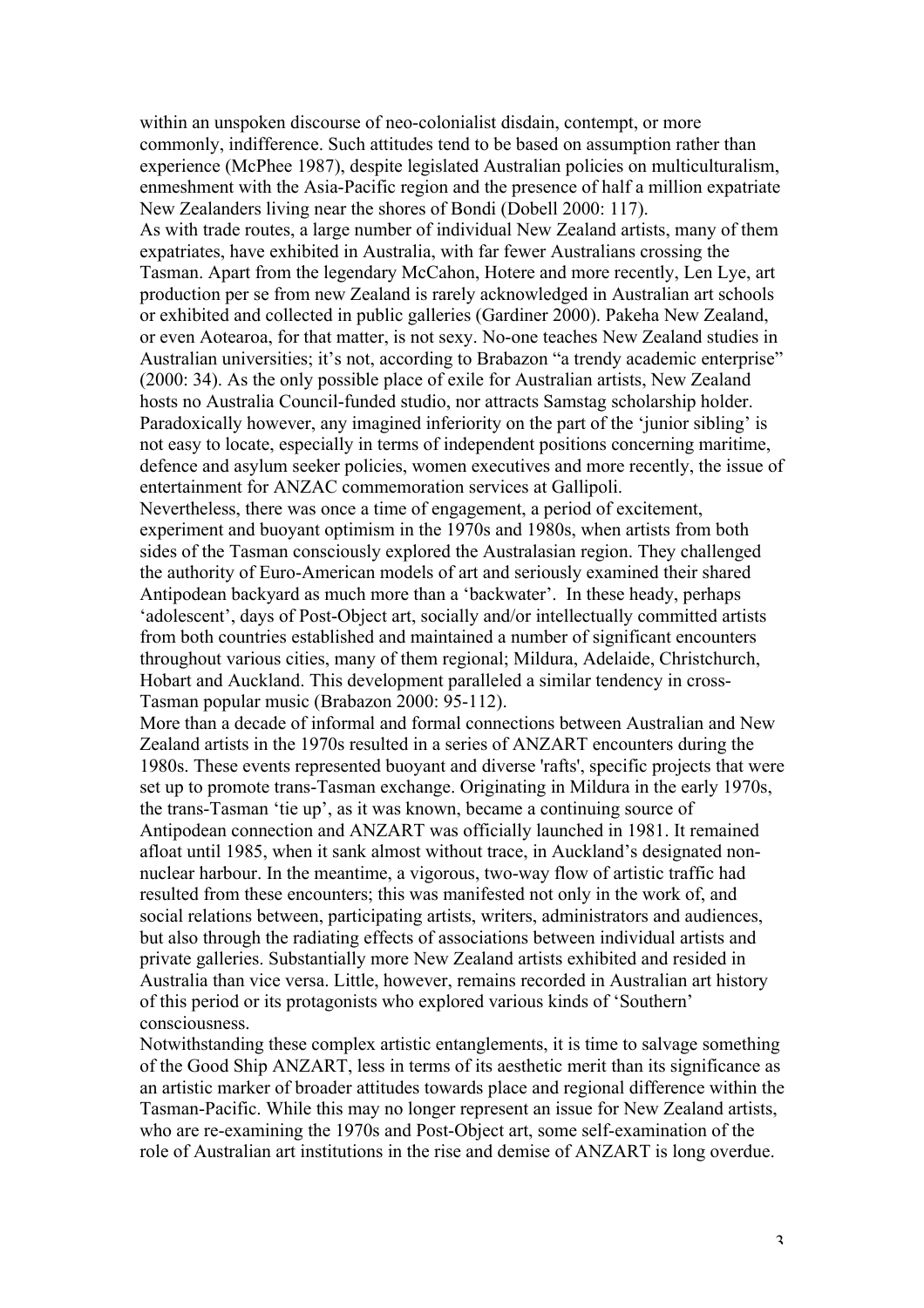The disappearance of trans-Tasman events from recent Australian art narratives about the so-called 'discovery' of the Asia-Pacific was not entirely due to institutional amnesia. It also owes something to the intrinsic structure of these encounters. Artistorganised and democratically conceived, their ideological base was modest, inclusive and based on relational values of artists working with artists, rather than conventional exhibition aesthetics. Site-specific, collaborative and under-funded, these 'do-ityourself' events resisted institutionalisation; they were open-ended and unassuming, while ironically assuming that their acknowledged success would prove historically self-evident. In short, these encounters were generally poorly documented from 1970 to 1983. They also proved unacceptably daggy for a new wave of image-conscious postmodernism and professionalisation deluging Australian art by the mid 1980s. As early as 1970, distinctive regional differences between Australian and New Zealand artists were frequently noted by critics. Mildura Sculpture Triennials, directed by Irish-Australian artist and director of Mildura Arts Centre, Tom McCullough, with renowned New Zealand sculptor, Jim Allen, forged dynamic and enduring trans-Tasman links. These were deepened through early Biennales of Sydney, events at Adelaide's Experimental Art Foundation and the Sydney College of Art, which Allen headed from 1977 to 1987. Indeed, between 1970 and 1978, major Australian art events were awash with over fifty Kiwi artists, discoursing and often collaborating with 'Aussies' in site-specific work; performance, video, sound and sculptural installation. Hatched in Allen's unique 1960s and 1970s 'laboratory' of Elam School of Art in Auckland, New Zealand artists' work was frequently considered by Australian critics as "more creative and intellectual … than their Australian counterparts". At the 1975 Mildura Sculpture Triennial, Daniel Thomas pronounced New Zealand work "the most professional avant-garde pieces" (Lynn, Thomas, in Gardiner 1975). The 1978 Triennial at Mildura further demonstrated recognisably different approaches between Australian and New Zealand artists; the latter revealing heightened concern with socio-political issues and aspects of aesthetic 'finish'.

After such long-term bonding with their Australian 'cousins', New Zealand artists were anticipating strong national representation at the 1979 Biennale of Sydney: European Dialogue. However, this was unexpectedly reduced from an anticipated six artists to two (Hunter 1980a: 20). Unlike the Australian situation, New Zealand arts infrastructure - of funding, national events, published criticism and professional networks - was minimal, so these offshore opportunities across the 'ditch' had become a vital national and international life-line (Spill 1979: 4).

Biennale Director Nick Waterlow's curatorial decision unleashed the unexpected. An airlift of fifty indignant, spurned Kiwis descended upon Sydney, where, supported by Australian artists, they staged an alternative Biennale, Prime Export. Consequently, this solidarity launched the art journal, Art Network, as well as precipitating ANZART. This was an initiative captained by Ian Hunter - another Irish artist, resident in New Zealand - as a strategy for remedying "the … imbalance in (trans-Tasman) cultural exchange" (1980b: 1). "One way to educate Australians about the possibilities of the Cross-Tasman connection", he explained, was "to offer them a well structured and attractive proposition, in the form of a 1981 art encounter in Christchurch" (1980b: 1).

Hunter's strategy envisaged a sustained, long-term relationship, not "an Australian art invasion". As an 'outsider' like McCullough, he acknowledged the significance of regional differences, having experienced these in Northern Ireland, where, he asserted "you have on the surface people who are much the same but just underneath you have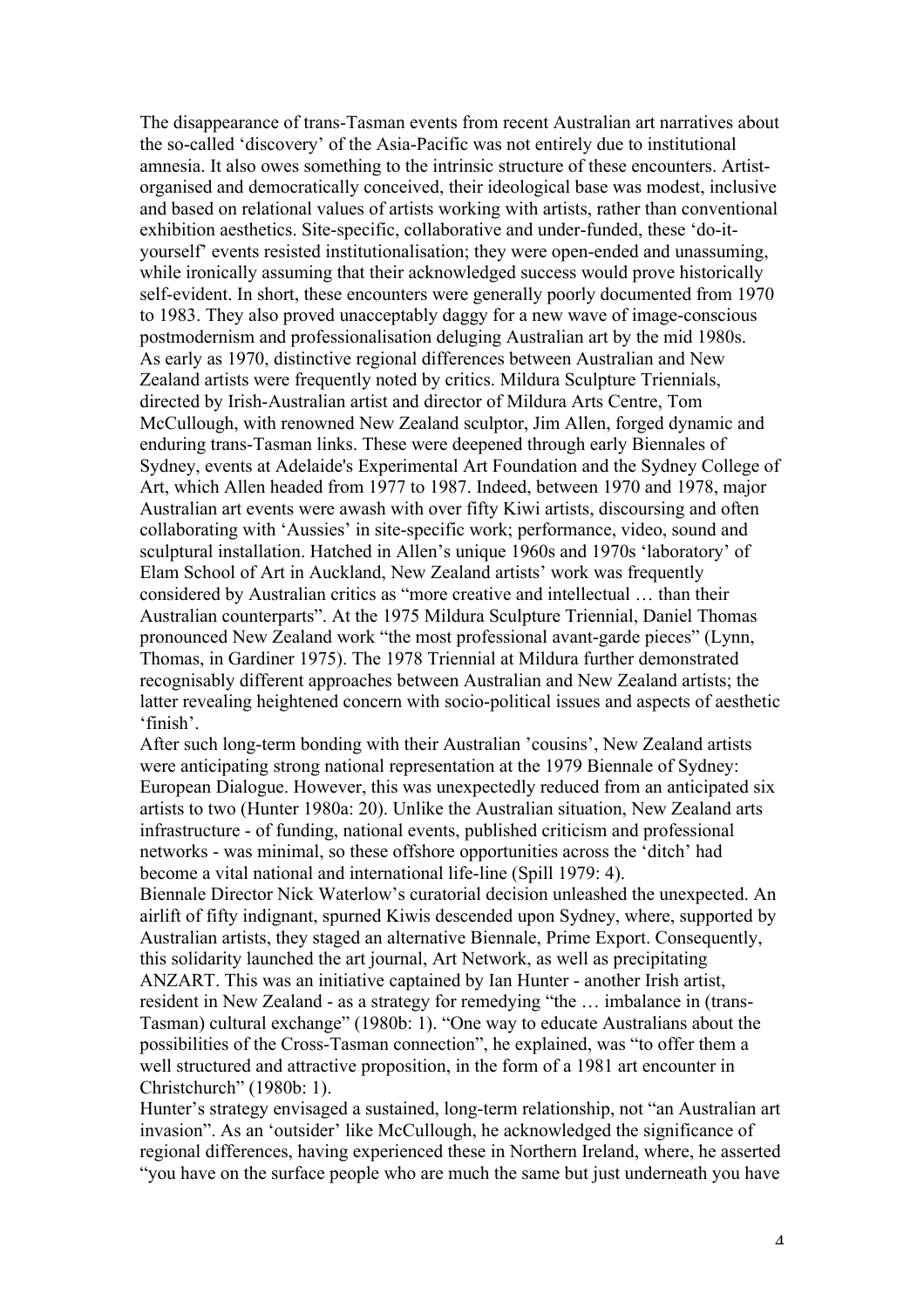differences that stem from religious convictions. Those differences run very deep" (Hunter 1981).

With this concept firmly in place, forty artists from Australia and New Zealand were thus brought together within a highly productive model of exchange entitled ANZART, which was praised for its low budget, high attendances, community involvement, hospitality, artists responsive to vicissitudes of site and weather, and minimal administration<sup>1</sup>. For predominantly white artists against a background of racial conflict during anti-Springbok Tour demonstrations across New Zealand during 1981, this situation further highlighted cultural differences in indigenous issues between and within both countries. Australian and New Zealand artists, critics and their audiences bestowed high praise on the event. Thereafter ANZART went biennial. By 1982, however, with McCullough's withdrawal from the Australian art scene, there was no longer an Australian counterpart to Hunter, with longstanding commitment to forging links with New Zealand's art community. Nevertheless, after Hunter's crossing to the island of Tasmania, an enthusiastic Australian committee, led by Leigh Hobba, took the helm of ANZART-in-Hobart, which was staged from May 19 to June 12, 1983. Hunter and his committee would steer New Zealand's curatorial course to try and maintain an even keel with 'Aussie' developments. By 1983 ANZART had become "the most significant art event in the last three years" (Hunter 1983) and New Zealand's Ministry of Foreign Affairs acknowledged its diplomatic value in culturally lubricating wider "trans-Tasman links" of politics and trade (Volkerling 1983). Indeed, from the 1970s onwards, these artist-centred initiatives dramatically increased cultural awareness in general as well as the flow of government and privately funded "trans-Tasman art traffic" (Curnow 1985:4). In Australia, ANZART-in-Hobart was considered to be "the most exciting thing to happen in Tasmanian art so far" (Bingham 1983). This status was evident at an illustrious Hobart opening on May 19 by vice regal and cultural officials, an occasion that "compared more than favourably", according to Daniel Thomas (Thomas 1983: 7), to that of the national biennial exhibition, Australian Perspecta, recently opened in Sydney.

Strongly supported by the Tasmanian government and the Tasmanian School of Art, ANZART continued its experimental and site-specific focus of performance, video, photography and installation but also added categories of painting, film and a major sound festival to the program. In other respects the organisation diverged radically from Hunter's model, creating a much larger event on a D.I.Y. scale funding and administrative base. Unlike the modest but successful Christchurch encounter, this event was faced with new and more complex problems. Last minute unavailability of the proposed venue created a space crisis and subsequent bureaucratic obstruction threatened cancellation of the event. Furthermore, after an initial fanfare of media enthusiasm, ANZART-in-Hobart's fragile structure became vulnerable to unexpected media hostility and public indifference, despite extensive information campaigns. Sydney artist, Adrienne Boag (1983) of the Hardened Arteries collective complained: "We're getting sick of artists watching artists. It's getting really boring. The problem is nobody seems to be really interested". One local wit advertised "DURING ANZART, before and after, George Richardson is staying in the bush painting for his Exhibit at Devonport Gallery" (Amusements 1983).

Despite structural and artistic similarities, ANZART-in-Hobart steered a different course from ANZART-in-Christchurch. It was dominated by Open Sandwich, the first national conference of alternative (subsequently re-named 'contemporary') Australian art spaces and was organised by Adelaide's Experimental Art Foundation. ANZART-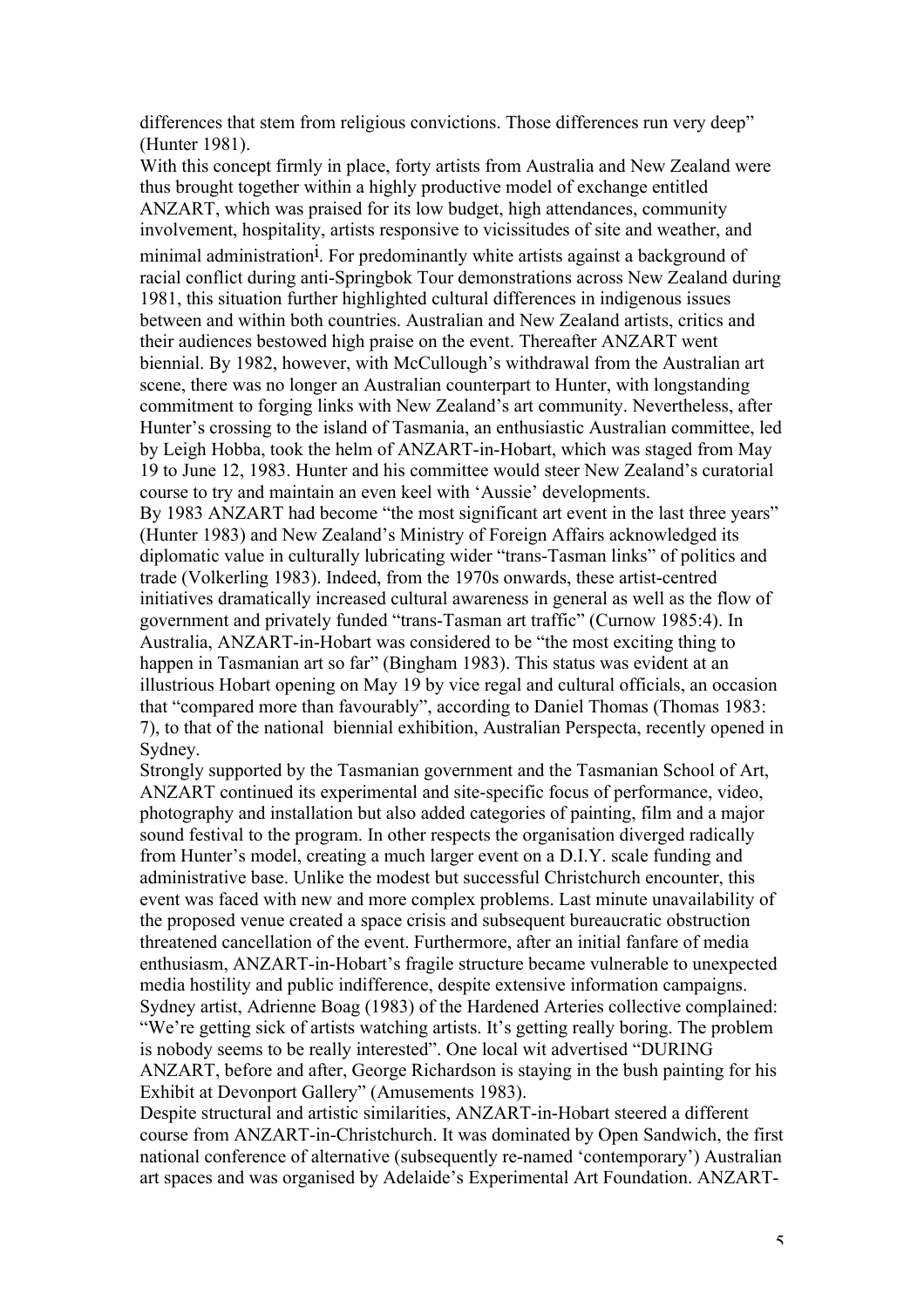in-Hobart thus became significant as a major national event by galvanizing Australian artists' concerns. New Zealanders, however, were virtually unrepresented at Open Sandwich, an imbalance that recurred through other aspects of the encounter. With an established system of funded art spaces in place around Australia by the early 1980s, considerable national lobbying had been brought to bear upon the Visual Arts Board of the Australia Council (VAB), the primary arts funding agency, to improve working conditions –for art workers, to provide them with 'economic lifeboats', as it were. By 1983 gender politics were also beginning to steer artistic agendas in both countries. However, while the notion of artists' legal and industrial rights took a clear and militant course in Australia, this was not the case in New Zealand. In fact, as early as 1979, such activism was identified as an 'Aussie' tendency and was decried by independently-based New Zealand artists/administrators such as Nick Spill, who despite passionate commitment to the trans-Tasman tie-up, viewed the notion of an artists' union as "a dangerous development … involv[ing] political power plays" (Spill 1979: 4). Four years later in Hobart, some Australians were also becoming concerned with art world preoccupation with the industrial landscape. Following Open Sandwich, West Australian Co-ordinator of Media Space, Alan Vizents, noted: "It is entirely possible that without realising, we are … (creating) an alternative art establishment" (Van den Bosch Annette 1983: 18).

ANZART-in-Hobart therefore was constructed as a nationally inclusive event. Artist selection was devolved to art spaces throughout the various states, thereby creating an additional layer of semi-bureaucratic infrastructure. In addition, ANZART represented an important occasion on Tasmania's marginalised cultural calendar; it was a rare opportunity for local artists to become "very much involved". As a result, ANZART-in-Hobart swelled to double the previous event's size.

And what of the New Zealand aspect of ANZART-in-Hobart? For many Kiwi participants, the event seemed to be taking in water. There was a noticeable lack of debate about trans-Tasman issues - or of wider regionality - at Open Sandwich and the major Nationalism and Culture forum. The women's Art Now forum, however, identified regional difference between artists as well as Australian variations. New Zealand women's work was considered more introspective than the more theoretically informed Australians. Nevertheless, a number of other significant exchanges did take place between New Zealand and Australian artists, among them nightly, interactive radio performances by Jill Scott, Phil Dadson and Colleen Anstee and a (damaged) tree-healing collaboration on the Hobart waterfront with Andrew Drummond, Steven Turpie and Jon Rose. For Daniel Thomas the latter was "the most beautiful piece … [he] saw" (Thomas 1983: 7-8).

Following the Hobart event, fourteen New Zealand artists toured Australian galleries and art schools, gaining work and recognition, as well as strengthening their own national networks through becoming acquainted with each other. New Zealand officials basked in the achievements of their compatriots, who, while strongly acknowledging ANZART's value, critiqued its scale, foci and organisation. New Zealand artist and critic, John Hurrell noted a "lack of curatorial presence", creating an "unwieldy and unfocused" (1983: 21) event. Hobart's Mail Exchange building was "a cold empty barn whose floors were covered in leaves and pigeon shit" and was transformed in five days into a "considerably cleaner and visually striking exhibition venue"(Holmes 1983: 3). Hurrell considered most Australian work was "brash and shoddily prepared", like a "half hearted attempt at an agricultural fair … filled with artists and their groups lobbying for support from visiting funding administrators" (Hurrell 1983: 21). Opportunities to engage cross-Tasman perspectives on, for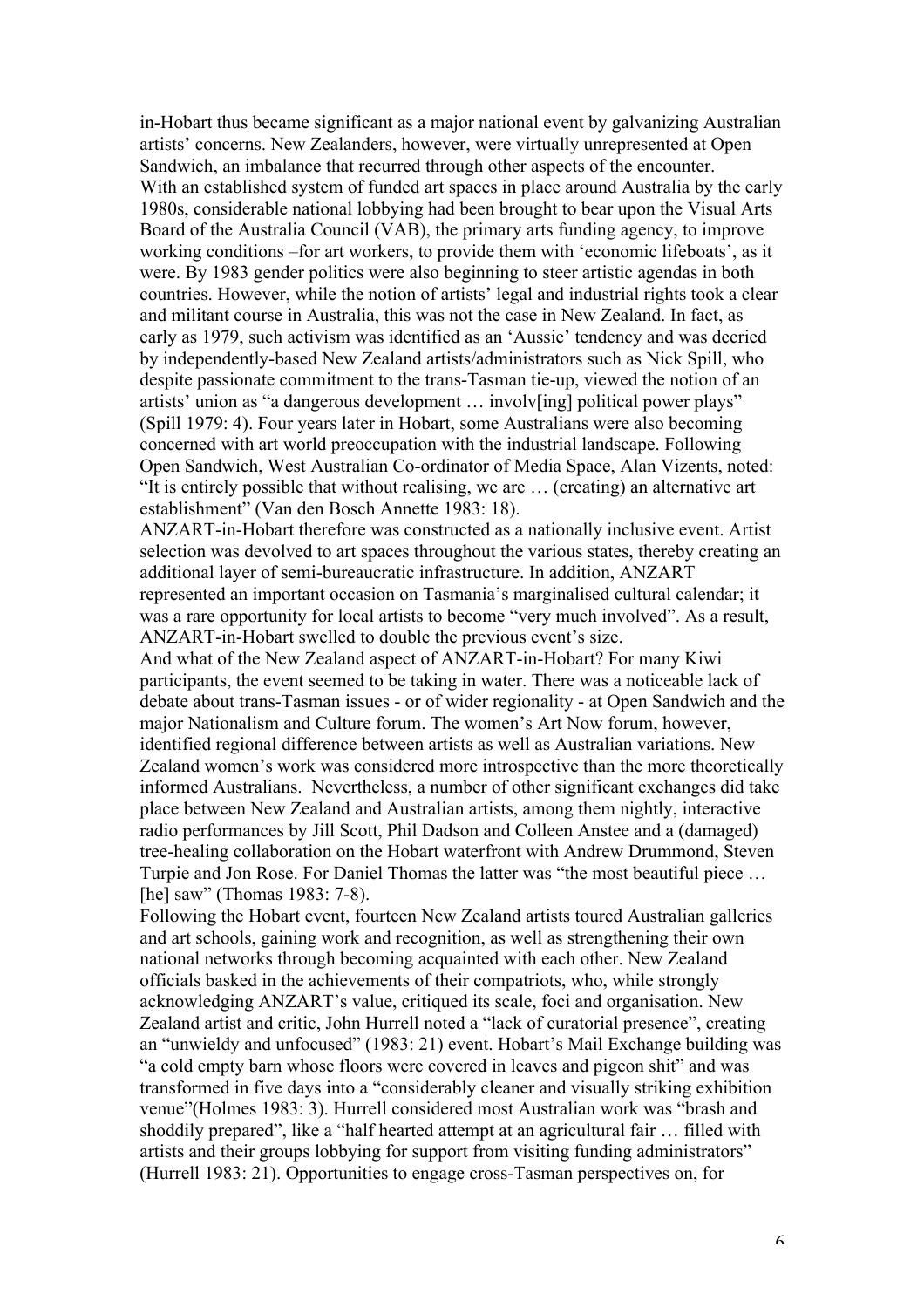example, the looming Tasmanian dams issue, indigenous land rights or even 'island experience' were swamped within a diffuse program concerned, above all, with size and representation. In structural and regional terms, ANZART had become rudderless.

Adelaide magazine, Artlink attempted to capsize ANZART's real benefits to artists, by characterising it as "a club of about a hundred people who had travelled there for the purpose" and erroneously accused the Tasmanian Government of politically censoring ANZART-in-Hobart debate. (Britton 1983: 4; Cochrane 1983: 13). Thomas' summation, however, is more considered and, taking account of ANZART's difficulties, he pronounced it "[a] historic event… of great value" (Thomas 1983: 7). Of most significance for this critic:

was the educational stimulus … caused by the coming together, for a few days, of the many experimental artists, young and old, from Tasmania and the mainland, and from New Zealand and Europe. ANZART was conceived … as an 'artists' encounter' and that, triumphantly, is what seems to have been achieved (1983: 7).

For the relatively few New Zealanders attending, it was also a rough passage - which Australians barely noticed because opportunities for serious trans-Tasman debate had not been factored in. This was not ten days that shook the world; it was not even a tremor registering on the Australian art seismograph. Although a number of Kiwi artists felt marginalised and "almost intrusive" (Hurrell 1983: 21) within the seriously professionalising culture at Hobart, they wished to keep ANZART afloat. As Pacific seafarers and inhabitants of 'the shaky isles', they were used to instability and believed such problems could be interrogated, re-negotiated and re-navigated between this and the next encounter. But the Australian gaze was no longer looking out to sea; it was fixed on more solid horizons in the northern hemisphere and the two neighbours were beginning to resemble once more the old married couple looking past each other.

During these days on the island of Tasmania the newly corporatised VAB had already set its next ANZART sights, not in the Antipodes but in Edinburgh the following year. Turning its back on New Zealand, ANZART's ethos and artists involved in these encounters, this funding juggernaut would re-invent ANZART as a highly polished national export commodity, which would be entirely separated from the New Zealand component. Ironically, the New Zealand work gained considerable critical kudos at the Edinburgh festival, while Australians fared badly. In one of the great art debacles in Australian history, this corporatised cargo would start taking in water, to be shipwrecked a year later at the final encounter, ANZART/AUCKLAND '85. ANZART's fragile structure proved vulnerable to eventual scuttling by the rise of bureaucratic arts infrastructure in Australia, in particular by direct curatorial intervention by the VAB following ANZART-in-Hobart in 1983. Not surprisingly, the ebb and flow of such Australia Council policy was, in turn, subject to broader political and trade currents. After the completion of trans-Tasman trading agreements (CER) in 1983, the Australian government re-aligned its political and economic position with spectacular Asian economic growth. Against these changing trade winds and political currents ANZART's fate was sealed in 1984 by both Australian and New Zealand arts council policies. The former insisted upon rigorous curatorial and bureaucratic control of the event, while the latter assumed a 'hands off' approach that metaphorically abandoned ship as regards effective support or advice for its artists. Moreover, any values, achievements or failures on the part of ANZART vessels

throughout the 1980s were to be further swamped by a stormy diplomatic and security front between late 1984 and early 1985. At this time the New Zealand Lange Labour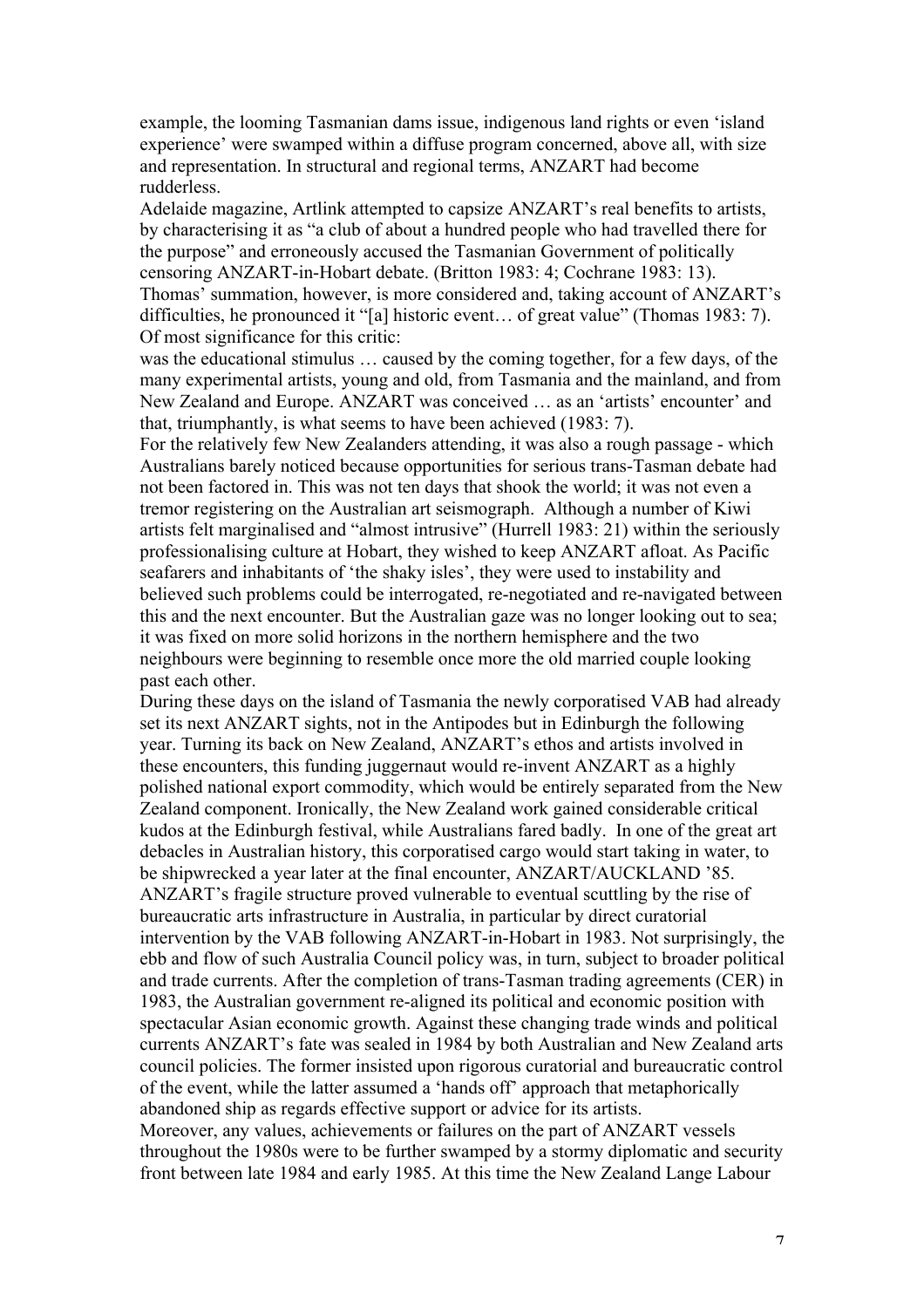Government refused entry to its ports by nuclear-powered US ships; this blew the longstanding ANZUS Treaty out of the water, and its political after-shock was felt in the final ANZART encounter, a few months later in March 1985.

Meanwhile, ANZART-in-Hobart in 1983 became a watershed in cultural connections between Australian and New Zealand visual art communities. Despite being an ambitious and nationally successful event for artists from each country, assumptions about 'special Tasman relationships' that had been renewed and re-investigated in Christchurch in 1981, remained mostly unexamined in Hobart. In particular, Australian art institutions' desire for Euro-American and Asian recognition meant that New Zealand was again represented as the smaller, rather than the different sibling; this precipitated a distinct dive in regional art relations.

Now reduced to oil slicks on the Tasman, only flotsam and jetsam remains of these intrepid cross-Tasman journeys. Nevertheless, they constitute a significant part of our regional art history even if their reclamation reveals uncomfortable aspects of selfknowledge, especially for influential Australian institutions that have dismissed the cultures of smaller nations in the neighbouring region. Singaporean historian, Kanaga Sabapathy explains why we need to salvage these lost treasures:

 [S]uch endeavours can also prise open divergences which register differences and intense localisation within the region. In embarking upon these endeavours the writing of history and criticism of art can be moved to deeper, reflexive levels, leading to the provision of art historiographies which can assume contending or competing status with historiographies that are esteemed to be dominant and emanating invariably from the West (Sabapathy 1996: 17).

Or, from our regional perspective, we might add, from the northern hemisphere. Recent re-'discovery' of the Asia-Pacific region has witnessed Australian art institutions ditching the remnants of an embarrassing white (Australasian) past in order to embrace, invent and claim new discourses of regional exchange. These are often simplistically based on exoticised racial difference, providing a spectacular 'Other' to mainstream Australian art. Somewhere between these positions, the spectre of those lost white tribes haunts our histories, demanding re-interpretation and perhaps re-navigation of their complex, fluid and subtle Tasman crossings. Without these shared stories, recent accounts of regional art alliances are doomed to repetition as pallid and parallel, rather than the intense and intertwined alliances they have been and may again become. For Australian and New Zealand artists, the centrality of McCahon's (non-indigenous as well as indigenous) Pacific is once again within sight on our Southerly horizons.

## **Bibliography**

 $\overline{a}$ 

Amusements (1983) *The Mercury* Newspaper clipping ANZART Archives Tasmanian School of Art Library University of Tasmania Hobart Berriman Ann (1982) ANZART: An Account of an Encounter *Art Network* 5 pp 65 Bingham, The Hon. Mr (1983) Cited in 'Anzart: Three Weeks of Artistic Energy' *The Mercury* 7 May

BrabazonTara (2000) *Tracking the Jack: A Retracing of the Antipodes* University of New South Wales Press Sydney

Brett Judith (1995) 'Editorial: Australia and New Zealand' *Meanjin* 3 pp 328-330 Carter Mick (1983) 'An Introduction: A Sense of Place' *Island* 1983 pp 19-20 Cochrane Grace (2003) 'Conversation with Author' Adelaide 28 March